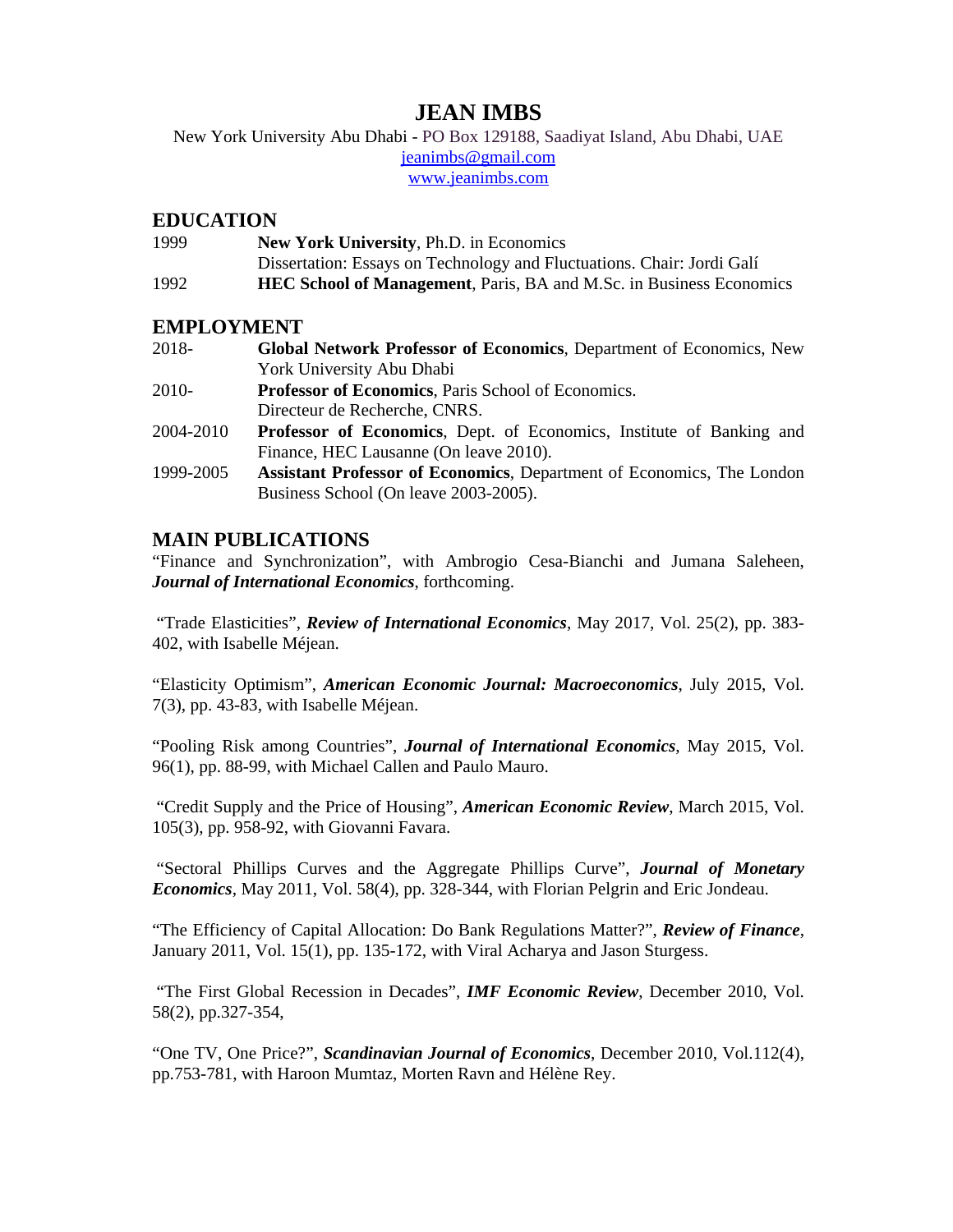"Finance, Institutions and Risk Sharing in International Portfolios", *Journal of Financial Economics*, December 2009, Vol. 94(3), pp.428-447, with Marcel Fratzscher

"The Dynamics of Trade and Competition", *Journal of International Economics*, February 2009, Vol. 77(1), pp.50-62, with Natalie Chen and Andrew Scott.

"Growth and Volatility", *Journal of Monetary Economics*, October 2007, Vol. 54(7), pp.1848-1862.

"The Real Effects of Financial Integration", *Journal of International Economics*, March 2006, Vol. 68(2), pp.296-324.

"PPP Strikes Back: Aggregation and the Real Exchange Rate", *Quarterly Journal of Economics*, vol. 120(1): 1-43, February 2005. Lead article, with Haroon Mumtaz, Morten Ravn and Hélène Rey.

"Trade, Finance, Specialization and Synchronization", *Review of Economics and Statistics*, August 2004, 86(3), pp.723-734.

"Non-Linearities and Real Exchange Rate Dynamics", *Journal of the European Economic Association,* April-May 2003, 1 (2-3), pp.639-649, with Haroon Mumtaz, Morten Ravn and Hélène Rey.

"Stages of Diversification", *American Economic Review*, March 2003, 93, 1, pp.63-86, with Romain Wacziarg.

"Technology, Growth and the Business Cycle", *Journal of Monetary Economics*, 44(1), pp.65-80, August 1999.

#### **OTHER PUBLICATIONS**

"Diversifying the Middle East and Africa", in R. Arezki, R. Boucekkine, J. Frankel, M. Laksaci, and R. van der Ploeg (Eds.), Rethinking the Macroeconomics of Resource-Rich Countries, *CEPR Press*, April 2018.

"Structural Change in the OECD: Some Facts". In Lionel Fontagné, Ann Harrisson. Factory-Free Economy: What future for 21st Century, *Mc Graw Hill*, 2016.

"The Financial Crisis: Lessons for International Macroeconomics". *American Economic Journal: Macroeconomics*, 2013, 5 (3), pp.75-84, with Matthieu Bussière, Robert Kollmann, and Romain Rancière.

"The Premature De-Industrialization of South Africa", in J. Stiglitz (Ed.) The Industrial Policy Revolution II: Africa in the 21<sup>st</sup> Century, *Palgrave Mc Millan*, 2013, pp. 529-540.

"What Happened to the East Asian Business Cycle?", in Devereux, M., P. Lane, C.Y. Park, and S.J. Wei. (Eds.). The Dynamics of Asian Financial Integration, *Routledge Studies in the Modern World Economy*, 2011, Chapter 11, pp.284-310,

"Review of Tornell and Westermann's Boom Bust Cycles and Financial Liberalization", *Journal of International Economics*, 2007, 71(2), pp.515-525.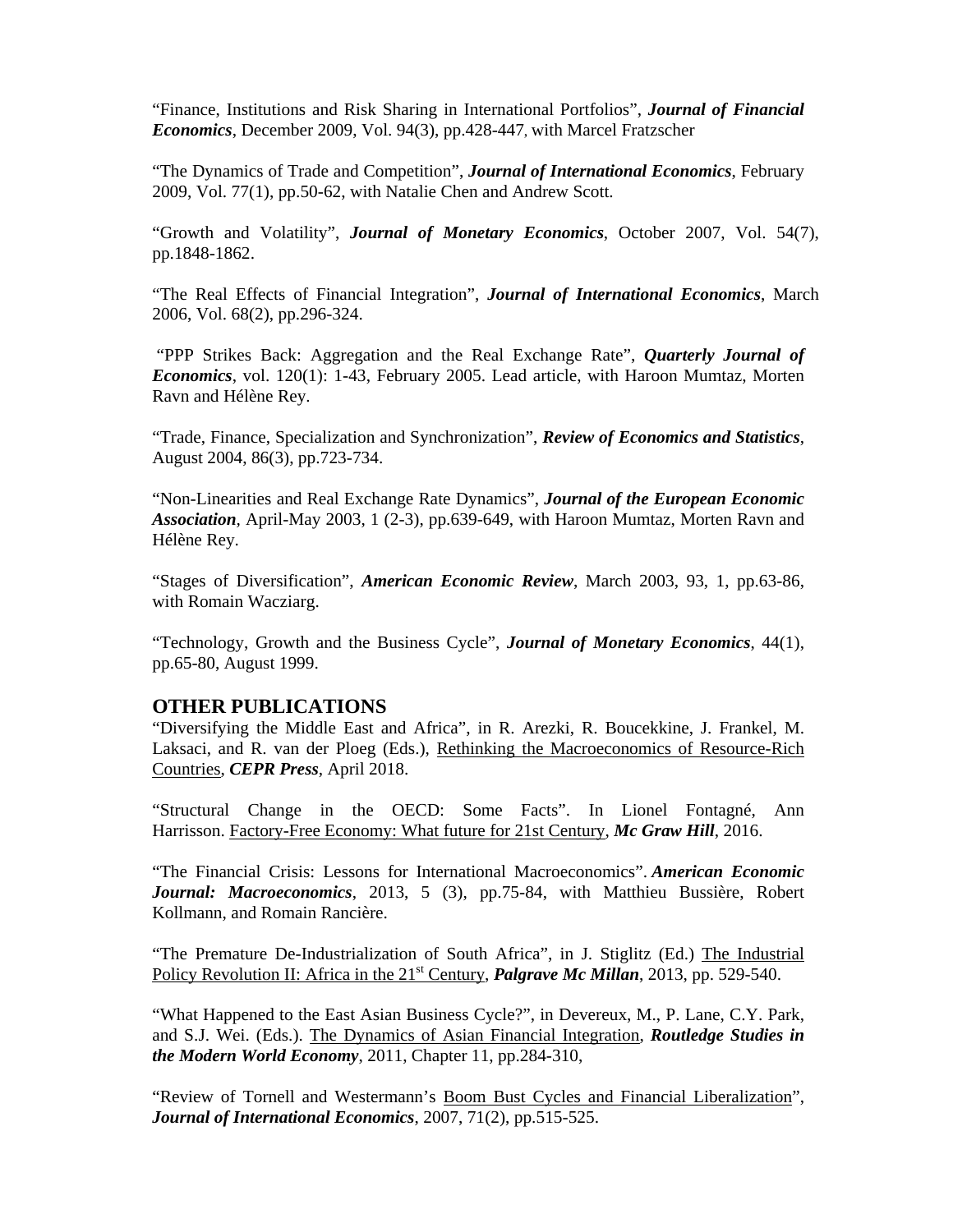"Is There a Quantity Puzzle Within Countries? An Application Using U.S. and Canadian Data", *Bank of Canada's Thirteenth Annual Monetary Policy Conference Volume*. Lawrence Schembri Ed., February 2005.

Available at http://www.imf.org/external/pubs/ft/fandd/2003/06/pdf/brooks.pdf "Dancing in Unison", *Finance and Development*, 40, 2, June 2003, pp.46-49, with Robin Brooks, Kristin Forbes and Ashoka Mody.

"Growth and Structural Change in China: A Simple CGE Projection Framework", *China 2020*, 1997, The World Bank, with Aart Kraay.

#### **PUBLISHED DISCUSSIONS**

Comments on "The Interaction and Sequencing of Policy Reforms", by Jose Astorias, Sewon Hur, Timothy Kehoe and Kim Ruhl, *Journal of Economic Dynamics and Control*, 72(1), pp 47-50, 2016.

Comments on "The Non Tradable Goods' Real Exchange Rate Puzzle", by Lucasz Drozd and Jaromir Nosal, *International Seminar on Macroeconomics*, pp.261-264, NBER, 2010.

Comments on "Financial Integration, Capital Mobility, and Income Convergence" by Abdul Abiad, Daniel Leigh and Ashoka Mody, *Economic Policy*, April 2009.

Comments on "Household Debt Repayment Behaviour: what role do institutions play?" by Burcu Duygan-Bump and Charles Grant, *Economic Policy*, January 2009.

Comments on "US Shocks and Global Exchange Rates Configurations" by Marcel Fratzscher, *Economic Policy*, April 2008.

Comments on "Credit Constraints as a Barrier to the Entry and Post-Entry Growth of Firms" by Philippe Aghion, Thibault Fally and Stefano Scarpetta, *Economic Policy*, October 2007.

#### **WORKING PAPERS**

"Fundamental Moments", with Laurent Pauwels.

"Why Do Risky Sectors Grow Fast", with Basile Grassi.

"The Mechanics of Structural Change", with Romain Wacziarg.

"Who Benefited from European Bailouts", with Osama Mahmood and Romain Rancière.

"The Overhang Hangover", revised May 2013, World Bank Economic Research Working Paper 3673, CEPR Discussion Paper 5210, with Romain Ranciere.

"Aggregation Bias DOES Explain the PPP Puzzle", September 2005, CEPR Discussion Paper 5237, NBER WP 11607, with Haroon Mumtaz, Morten Ravn and Hélène Rey.

"Co-Fluctuations", revised June 2003. CEPR Discussion Paper 2267 (old version)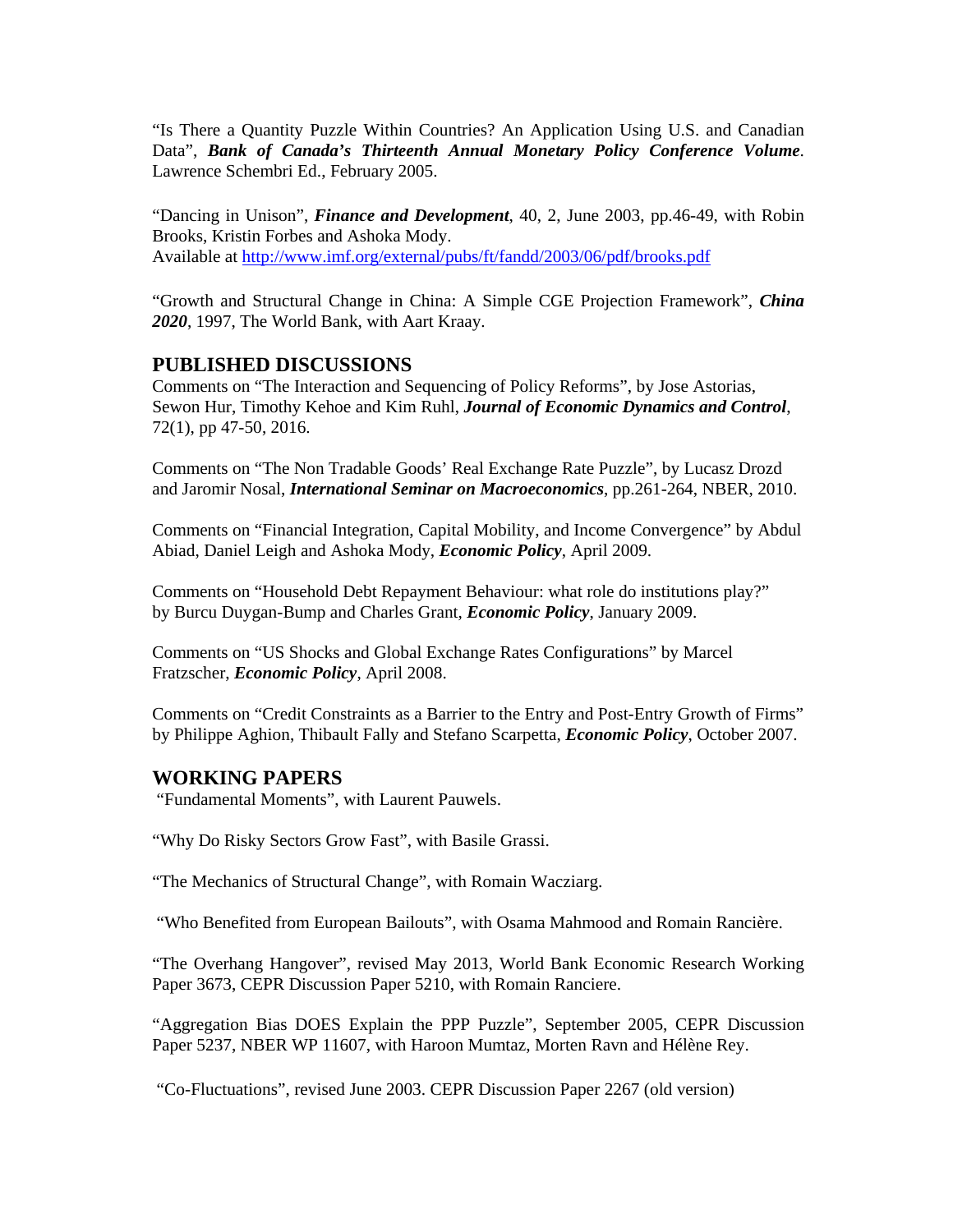# **VISITING POSITIONS**

| Spring 2015      | Visiting Professor, New York University – Abu Dhabi                          |
|------------------|------------------------------------------------------------------------------|
| Spring 2014      | Visiting Professor, New York University - Abu Dhabi                          |
| Jan. 2014        | Visiting Scholar, International Monetary Fund.                               |
| Oct. 2013        | Visiting Fellow, Hong Kong Institute for Monetary Research.                  |
| Spring 2013      | Visiting Professor, New York University – Abu Dhabi                          |
| Spring 2012      | Visiting Professor, New York University – Abu Dhabi                          |
| Feb. 2012        | Visiting Professor, University of Sydney                                     |
| 2011             | Wim Duisenberg Fellow, European Central Bank                                 |
| 2010             | Visiting Professor, Paris School of Economics.                               |
| April 2009       | Visiting Professor, GREQAM Aix Marseille.                                    |
| Sum. 2008        | Visiting Professor, Paris School of Economics.                               |
| April 2008       | Visiting Professor, Ente Einaudi, Rome.                                      |
| Sum. 2007        | Visiting Fellow, Hong Kong Institute for Monetary Research.                  |
| April 2007       | Visiting Fellow, Department of Economics, Princeton University.              |
| Sum. 2006        | <b>Resident Scholar, Research Department, International Monetary Fund.</b>   |
| April 2006       | Visiting Fellow, IIIS, Trinity College Dublin.                               |
| Sum. 2005        | Visiting Assistant Professor of Economics, Chicago GSB, U of Chicago.        |
| Sept. 2004       | Visiting Professor, Institute for International Economic Studies, Stockholm. |
| Sept. 2004       | Visiting Professor, IGIER, Universita Bocconi, Milan, Italy                  |
| $2003 - 2004$    | Peter Kenen Fellow, Department of Economics, Princeton University            |
| <b>Fall 2002</b> | <b>Resident Scholar, Research Department, International Monetary Fund.</b>   |

# **HONORS AND OTHER APPOINTMENTS**

| Scientific Adviser, CEPII                                                   |
|-----------------------------------------------------------------------------|
| <b>Research Affiliate, RCIE, City University of Hong Kong</b>               |
| <b>Consultant</b> for the Bank of England                                   |
| <b>Research Fellow, International Macroeconomics Program, CEPR</b>          |
| <b>Research Affiliate, International Macroeconomics Program, CEPR</b>       |
| <b>Excellence in Refereeing Award, American Economic Review</b>             |
| <b>Research Fellow, Swiss Finance Institute, Geneva, Switzerland.</b>       |
| <b>Consultant</b> for the European Commission                               |
| <b>Consultant</b> for the European Central Bank                             |
| <b>Consultant</b> for the International Monetary Fund                       |
| <b>Consultant</b> for the World Bank                                        |
| <b>FAME</b> Publication Award                                               |
| <b>Intern</b> , Research Department, The World Bank, Washington, DC         |
| <b>Intern</b> , China and Mongolia Division, The World Bank, Washington, DC |
|                                                                             |

# **SERVICE**

**Referee:** American Economic Review, Quarterly Journal of Economics, Review of Economic Studies, Journal of Political Economy, Econometrica, Journal of Finance, Review of Financial Studies, Journal of Monetary Economics, Journal of International Economics, Review of Economic Dynamics, International Economic Review, Review of Economics and Statistics, Journal of Economic Growth, Journal of Development Economics, The Economic Journal, Journal of Public Economics, Journal of the European Economic Association, Journal of Money Credit and Banking, Journal of Economic Dynamics and Control, Review of Finance, Journal of Financial Intermediation, Journal of Applied Econometrics, Journal of Comparative Economics, Review of International Economics, European Economic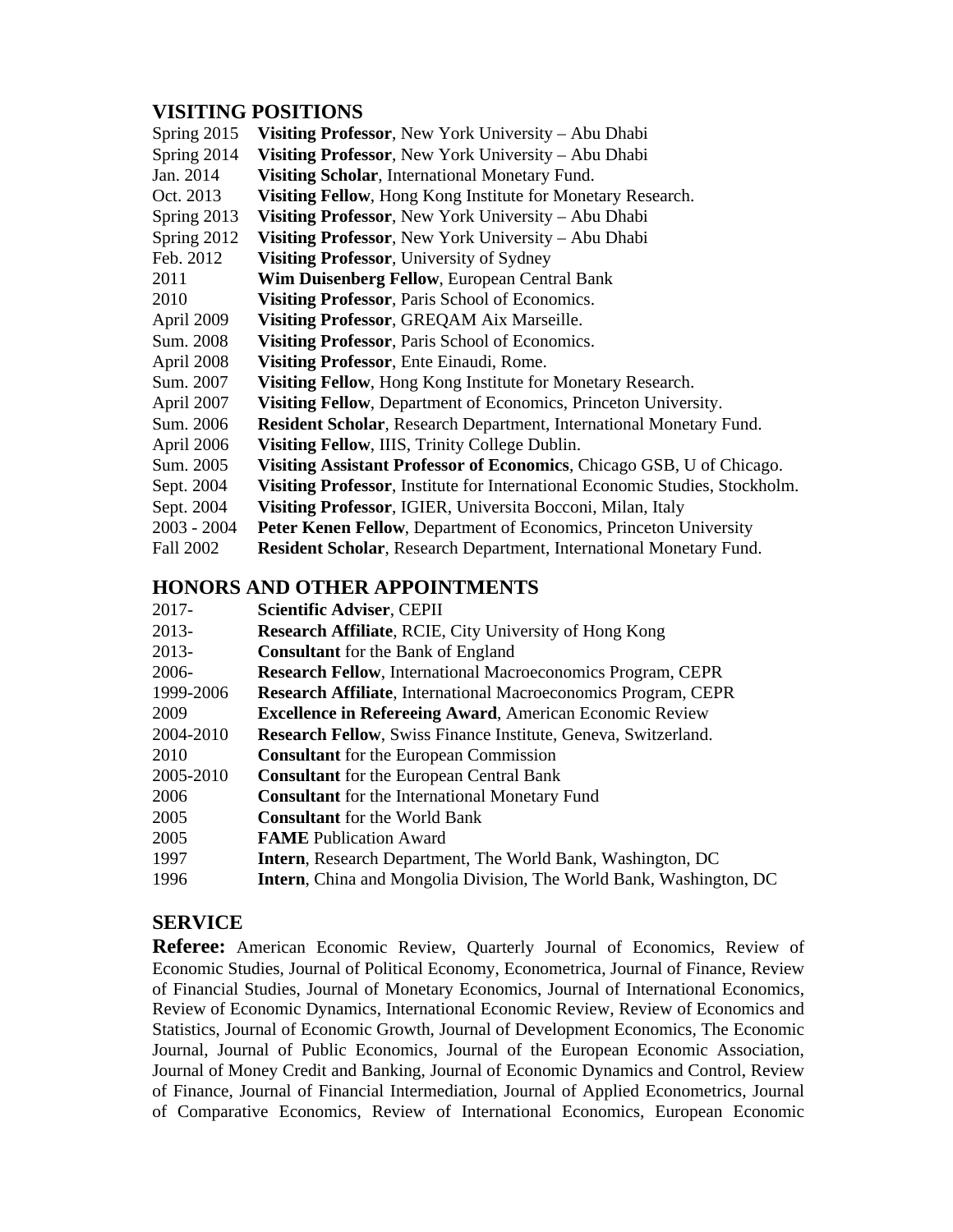Review, Journal of International Money and Finance, Canadian Journal of Economics, Journal of Applied Economics, Journal of Urban Economics, World Bank Economic Review, Annales d'Economie et de Statistique, IMF Economic Review, Macroeconomic Dynamics, Journal of Macroeconomics, Ricerche Economiche, Empirica, Economic Inquiry, Journal of Applied Economics, Empirical Economics, The Manchester School, ESRC, NSF, Social Sciences and Humanities Research Council of Canada, Foundation for Polish Science, etc.

#### **Editorial Activities:**

Economic Policy Panel Member, 2007-2008. Economic Journal, Associate Editor, 2005-2009. Applied Economics Quarterly, Editorial Board, since 2004 European Meeting of the Econometric Society, Program Committee 2007 Swiss Society of Economics and Statistics, Program Committee 2007 European Finance Association, Program Committee 2006-2012 European Economic Association, Program Committee 2005, 2009-2012, 2016, 2017 Royal Economic Society, Program Committee, 2004-2006.

## **PRESENTATIONS**

#### **Invited Seminars:**

**2017:** Lille, Navarra, HEC Paris, Aix Marseille, Paris Dauphine, Strathclyde, Norges Bank, King Fahd University of Petroleum and Minerals, NYU Abu Dhabi.

**2016:** European Central Bank, Banque Nationale de Belgique.

**2014:** Università degli studi de Cagliari, NYU Abu Dhabi, ZEW Mannheim, Maastricht, Banque de France, Trinity College Dublin, Rennes, IIES Stockholm, Evry Val d'Essonne.

**2013:** Lund, Louvain-la-Neuve, NYU Abu Dhabi, City University Hong Kong, Hong Kong University of Science and Technology, Hong Kong Institute for Monetary Research, Halle Institute for Economic Research, Federal Reserve Bank of San Francisco, Bank of England, HEC Paris, University of Alicante.

**2012:** Paris School of Economics, Université de Lille, University of Sydney, University of Vienna, Toulouse School of Economics, Banque de France, Ecole Polytechnique.

**2011:** CEPII, Central Bank of Serbia, Universidad do Minho, Université Paris II Pantheon-Assas, European Central Bank, ECARES, New York Fed, INSEAD, HEI Geneva.

**2010:** European Central Bank (2), INSEE-CREST, Universidade Nova Lisbon, Bank of England, Norges Bank, St Louis Fed, University of Exeter, World Bank, Banque de France.

**2009:** University of Michigan, New York University, Harvard, Princeton, University of Houston, Asian Development Bank, European Central Bank.

**2008:** Bank of Spain, Bank of Italy, Stockholm School of Economics, Warwick, Ente Einaudi, Paris School of Economics, UC Berkeley, UCLA, UC Santa Cruz, San Francisco Fed, HEC Paris, Insead, Cambridge, Sciences-Po, European Central Bank.

**2007:** Princeton, University of Cyprus, Warwick, European Central Bank (3), GREQAM Marseille, University of Vigo, World Bank, Hong Kong University, Hong Kong Institute for Monetary Research, CREI Universitat Pompeu Fabra, Central European University.

**2006:** IDEI Toulouse, St Andrews, Trinity College Dublin, Ente Einaudi Rome, Swiss National Bank, Graduate Institute of International Studies Geneva, Central Bank of Ireland, International Monetary Fund (3), Paris School of Economics.

**2005:** Queen's University Belfast, Central European University Budapest, World Bank, London School of Economics.

**2004:** Princeton, Harvard, Houston, IIES Stockholm, IGIER, Sorbonne, Federal Reserve Board, Banque de France, European Central Bank.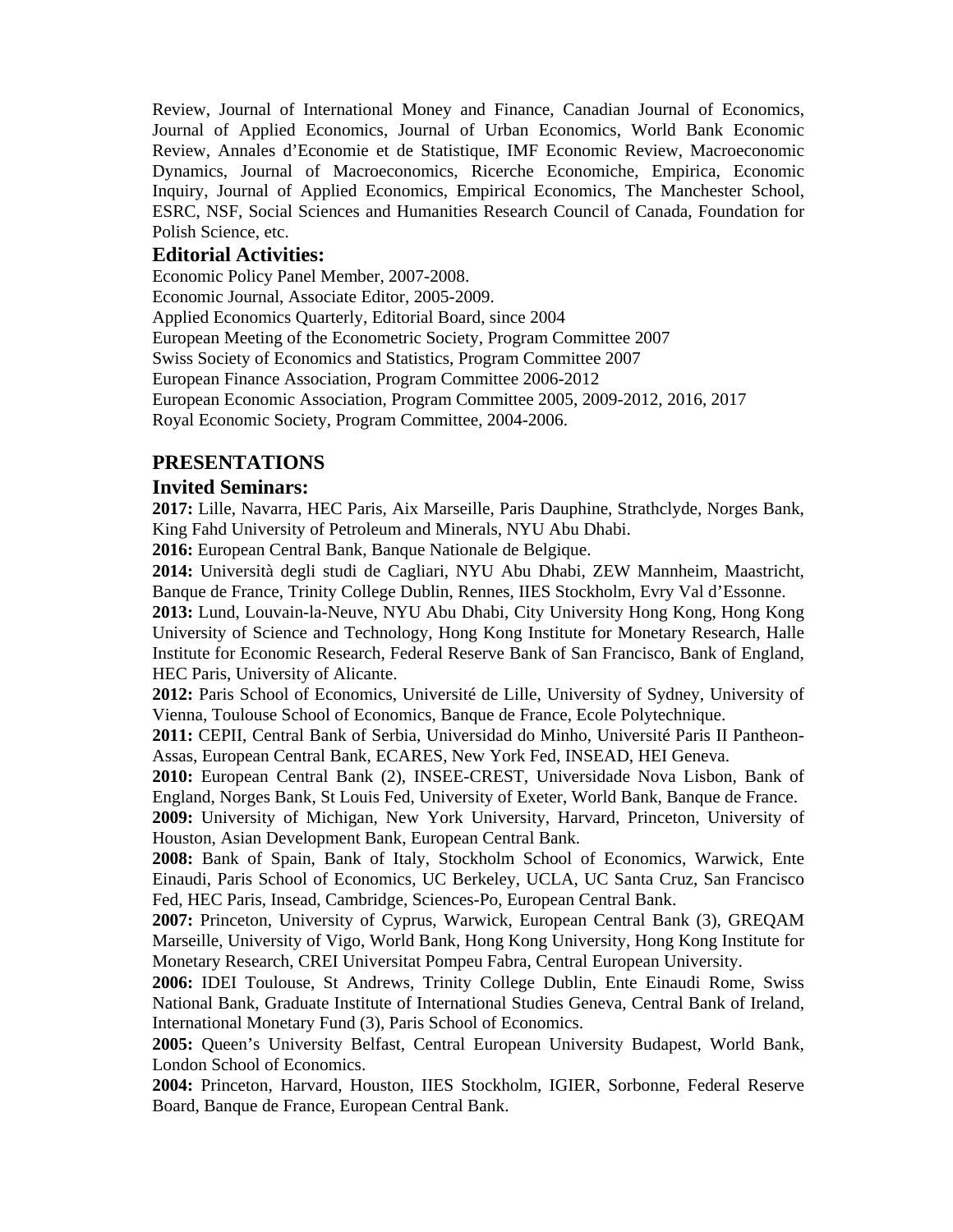**2003:** London Business School (2), University of East Anglia, Birkbeck College, Trinity College Dublin, European Central Bank, HEC Lausanne, New York Fed.

**2002:** London Business School, INSEAD, Université du Québec à Montréal (UQAM), University of Liverpool, University of Michigan, University of Michigan Business School, New York Fed, NYU, Princeton, UC San Diego, Stanford, International Monetary Fund.

**2001:** London Business School, ECARES, Trinity College Dublin, CERGE-EI, Bank of England, Universitat Pompeu Fabra.

**2000:** London Business School, IDEI Toulouse, London School of Economics, International Monetary Fund, European University Institute, University of Maryland, Boston College.

**1999:** CEMFI, New York Fed, Richmond Fed, Federal Reserve Board, IIES Stockholm, HEC Lausanne, London Business School.

**1998:** HEC Lausanne, University of Berne.

**1997:** HEC Lausanne, Asian Development Bank, New York University.

#### **Conferences:**

 Banque de France Workshop on International Business Cycles, Paris, **July 2016**  Global/Regional Financial Integration, Asian Development Bank, Hong Kong, **January 2010** High Level Conference on Natural Resources, Finance, and Growth, Algiers, **May 2016**  High Level Conference on Monetary Unions in Africa, Mauritius, **March 2016**  Conference on Spillovers in Macroeconomics, Rennes, **December 2015**  Tenth Annual Workshop on Macroeconomics of Global Interdependence, Dublin, **March 2015**  EABCN Conference on International Banking, Frankfurt, **September 2014**  Journées de la Fondation Banque de France, Paris, **June 2014**  The Factory Free Economy: What's next for the 21st Century, Paris, **June 2013**  International Seminar on Macroeconomics, Rome, **June 2013**  INFER Annual Conference (Plenary), Orléans, **May 2013**  Structural Change and Macroeconomic Dynamics, Surrey, **March 2013**  ECB Conference on Debt, Growth and Macroeconomic Policies, Frankfurt, **December 2012**  NBER Summer Institute, International Trade and Macroeconomics, Cambridge, **July 2012**  CEPR European Summer Symposium in Financial Markets, Gerzensee, **July 2012**. International Economics Association, Johannesbourg, **July 2012**. CEPR European Summer Symposium in Macroeconomics, Tarragona, **May 2012**. Conference on Structural Transformation and Growth, Washington DC, **October 2011**  First NYU Alumni Conference, New York, **June 2011**  XIth Doctoral Meetings in International Trade and International Finance, Nice, **May 2011**  American Economic Association Annual Meetings, Denver, **January 2011**  Pre-Conference on Structural Transformation and Growth, Washington DC, **October 2010**  San Francisco Fed Pacific Basin Research Conference, San Francisco, **September 2010**  8th Journées of the Foundation Banque de France, Paris, **June 2010**  Economic Linkages, Spillovers and the Financial Crisis, Paris, **January 2010**  External Adjustment: The Macro & Micro Dimensions, DG ECFIN, Brussels, **December 2009**  Atelier de Macroéconomie, Toulouse, **June 2009**  American Economic Association Annual Meetings, San Francisco, **January 2009**  NBER Summer Institute, International Finance and Macroeconomics, Cambridge, **July 2008**  Norface Conference "Europe and Financial Globalization", Dublin, **June 2008**  CEPR European Summer Symposium in Macroeconomics, Tarragona, **May 2008**. CEPR-CREI Conference on Finance, Growth and the Structure of the Economy, **May 2008**. ECB Conference on "Globalization and the Macroeconomy, Frankfurt, **July 2007**  2nd Meeting on Open Macroeconomics and Development, Aix en Provence, **July 2007**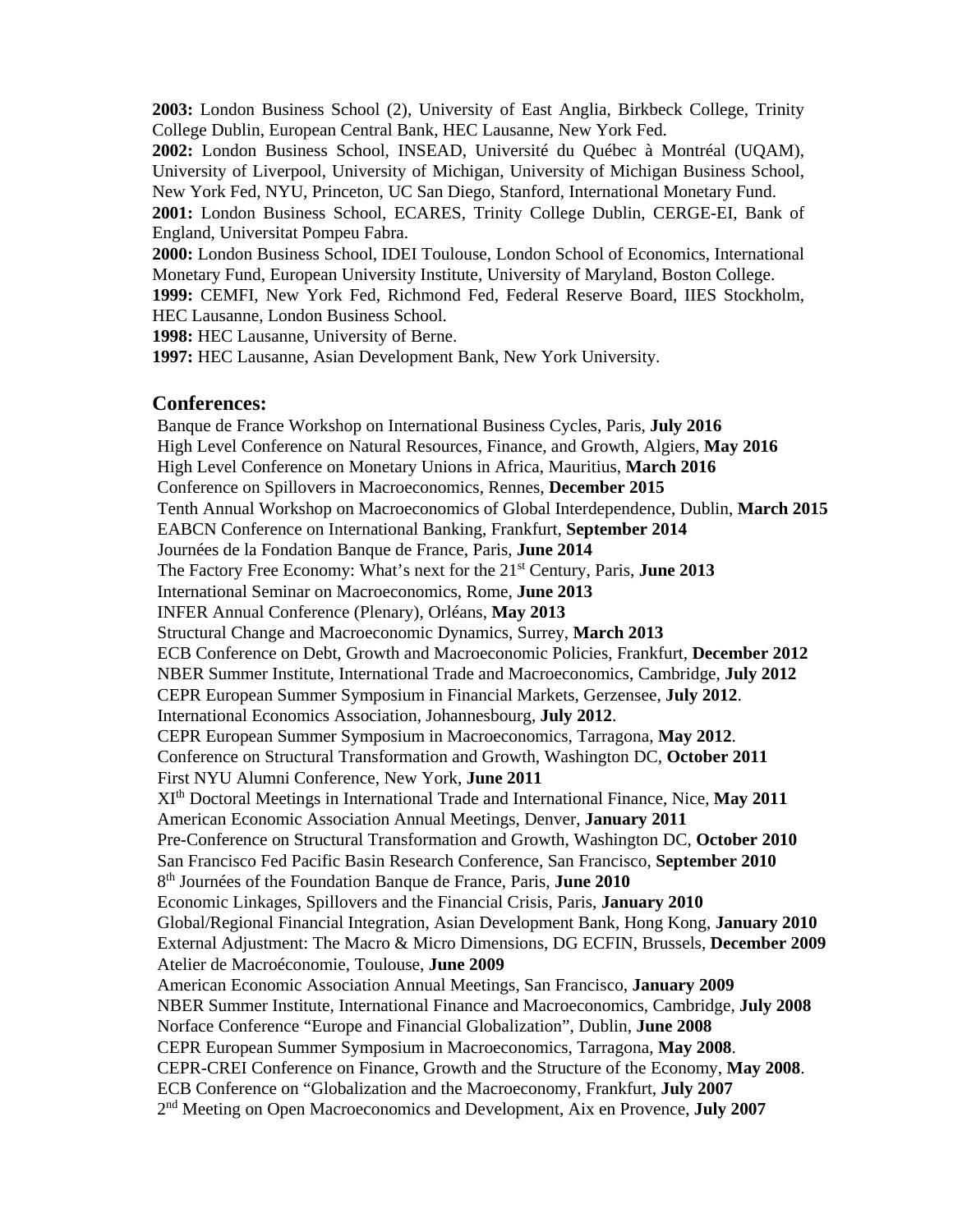NBER International Seminar on Macroeconomics, Zurich, **June 2015** Theory and Methods in Macroeconomics, Paris School of Economics, Paris, **January 2007**  Dallas Fed / Houston Conference in International Economics, Houston, **November 2006**. ECB Conference on "Financial System and Economic Growth", Berlin, **September 2006**  NBER Summer Institute, International Trade and Investment, Cambridge, **August 2006**. NCCR FinRisk Annual Research Day, Gerzensee, **June 2006**  CEPR European Summer Symposium in Macroeconomics, Tarragona, **May 2006**. CEPR Conference on Institutions, Policy and Growth, INSEAD, **May 2005**. Bank of Canada's Thirteenth Annual Monetary Policy Conference, Ottawa, **November 2004**. CEPR European Summer Symposium in Macroeconomics, Tarragona, **May 2004**. ECB Conference on The External Dimension of the Euro Area, Frankfurt, **March 2004**. IMF Fourth Annual Research Conference, Washington, DC, **November 2003**. ICT's Impact on Productivity, Leverhulme Project Conference, London, **September 2003**. European Economic Association, 18th Annual Meetings, Stockholm, **August 2003**. 58th European Meeting of the Econometric Society, Stockholm, **August 2003**. Society of Economic Dynamics 2003 Meetings, Paris, **June 2003**. CEPR European Summer Symposium in Macroeconomics, Athens, **May 2003**. Workshop on Prices and Inflation Divergence, Budapest, **May 2003**  NBER International Finance and Macroeconomics Program Meeting, Cambridge, **March 2003**. IMF Conference on Global Linkages, Washington, DC, **January 2003**. European Economic Association Invited Session, 17<sup>th</sup> Annual Meetings, Venice, **August 2002** CEPR European Summer Symposium in Macroeconomics, Tarragona, **May 2002**. CEPR Conference on Productivity, Technology and Growth, Alghero, **May 2002**. European Economic Association, 16<sup>th</sup> Annual Meetings, Lausanne, **September 2001**. NBER Summer Institute, Cambridge, **July 2000**. Centre for Growth and Business Cycle Research Inaugural Conference, Manchester, **July 2000**. European Economic Association, 14th Annual Meetings, Santiago, **September 1999**. International Economic Association, 12<sup>th</sup> World Congress, Buenos Aires, **August 1999**. NBER Summer Institute, Cambridge, **July 1999**. European Economic Association 13th Annual Meetings, Berlin, **September 1998**. CEPR European Summer Symposium in Macroeconomics, Tarragona, **May 1998**. **Discussions:**  ENSAI/Northwestern Frontiers in International Economics, Rennes, **June 2018**  Banque de France IBRN Conference on the Diffusion of Monetary Shocks, **June 2017**  Banque de France / Science Po Workshop on Granularity in Macro, Paris, **June 2016**  Banque de France–Norges Bank Workshop in Macroeconomics, Paris, **April 2016**  Fed St Louis – JEDC – SCG – SNB – UniBern Conference, Gerzensee, **October 2015**  Bank of England / Banque de France Workshop, Paris, **October 2015** 

Bank of England Workshop on International Finance and Trade, London, **December 2014**  Banque de France, Seminar Series of the Foundation, Paris, **February 2014** 

Banque de France / EABCN Global Spillovers and Economic Cycles, Paris, **May 2013**  International Capital Flows and Spillovers in a Post-Crisis World, London, **December 2012** 

Fiscal and Monetary Policy in the Aftermath of the Financial Crisis, Paris, **December 2011** 

The Financial Crisis: Lessons for International Macroeconomics, Paris, **October 2011** 

St Louis Fed "Challenges in Open Economy Macroeconomics", St Louis, **June 2011** 

ECARES/EER Conference "Lessons from the Crisis", Brussels, **July 2010** 

CEPR Conference on Macroeconomics of Global Interdependence, Eltville, **March 2010.** 

NBER International Seminar of Macroeconomics, Cyprus, **June 2009** 

Third Annual Workshop on Global Interdependence, CREI, **March 2008**  American Economic Association ASSA Meetings, New Orleans, **January 2008**.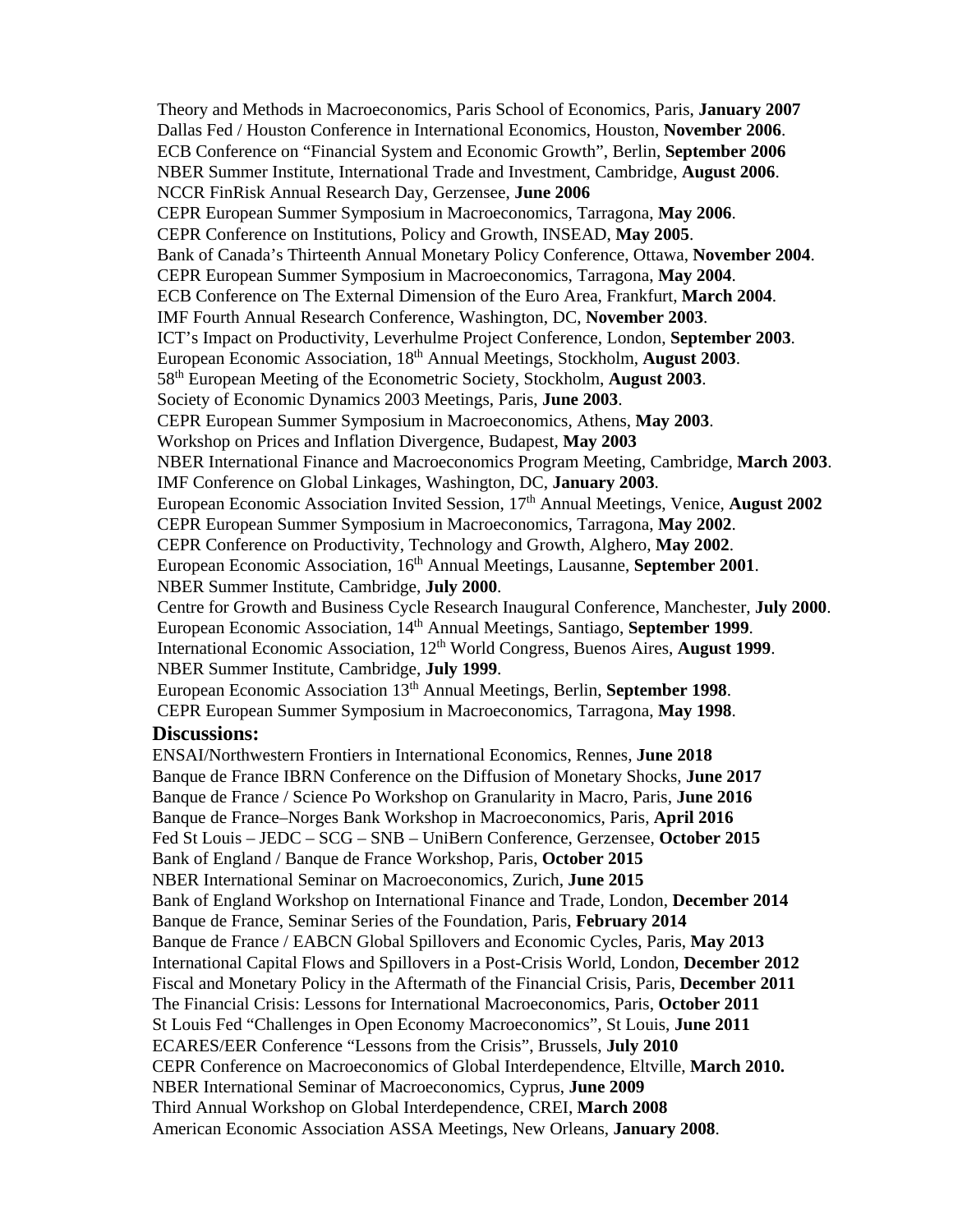IMF 7th Jacques Polak Annual Research Conference, Washington, DC, **November 2006**.

ECB Conference on Financial Globalization and Integration, Frankfurt, **July 2006**.

CREI / World Bank Conference on the Growth and Welfare Effects of Macroeconomic Volatility, Universitat Pompeu Fabra, **March 2006**.

CEPR Conference on Macroeconomics of Global Interdependence Gerzensee, **March 2006.** 

Banca d'Italia / Northwestern University / University of Rome III Workshop on Exchange

Rates, Prices and International Transmission Mechanism, Rome, **June 2003**.

NBER / EER International Seminar on Macroeconomics, Dublin, **June 2001**.

CEPR European Summer Symposium in Macroeconomics, Sintra, **May 1999**.

# **GRANTS AND FELLOWSHIPS**

- 2011 12 Fondation Banque de France Prize
- 2009 10 European Commission project on "Trade Elasticities"
- 2009 10 Fondation Banque de France Prize
- 2005 12 Project Director for NCCR FINRISK, Swiss NSF.
- 2002 06 The Digital Divide, financed by the Leverhulme Foundation.
- 2001 03 International Price Differences, financed by ESRC.
- 1999 01 Research Grant, London Business School
- 1998 00 The Importance of Sectors in Macroeconomics, financed by the FNRS (Swiss NSF)
- 1994 97 Teaching Assistantship, New York University.
- 1993 94 Ambassador of Goodwill, scholarship financed by The Foundation Rotary.

# **TEACHING**

Paris School of Economics:

Advanced Macroeconomics (MA.)

Topics in International Macroeconomics (PhD.)

#### NYU Abu Dhabi:

Introduction to Macroeconomics (BA) Intermediate Macroeconomics (BA) Principles of Macroeconomics (BA) International Economics (BA)

#### HEC Lausanne:

International Economics and Finance (Ph.D.) Advanced Macroeconomics (M.Sc. in Economics) International Finance (Masters in Banking and Finance) Topics in International Economics (BA.) Macroeconomics of Labor Economics (BA.) Intermediate Macroeconomics (BA.) Statistics and Applied Econometrics (BA.)

Chicago Graduate School of Business Macroeconomics (MBA)

#### London Business School:

The Macroeconomics of Imperfect Competition (Ph.D.) Financial Markets and Economic Performance (MBA and Masters in Finance) Understanding the International Macroeconomy (MBA) International Macroeconomics and Finance (MBA and Masters in Finance)